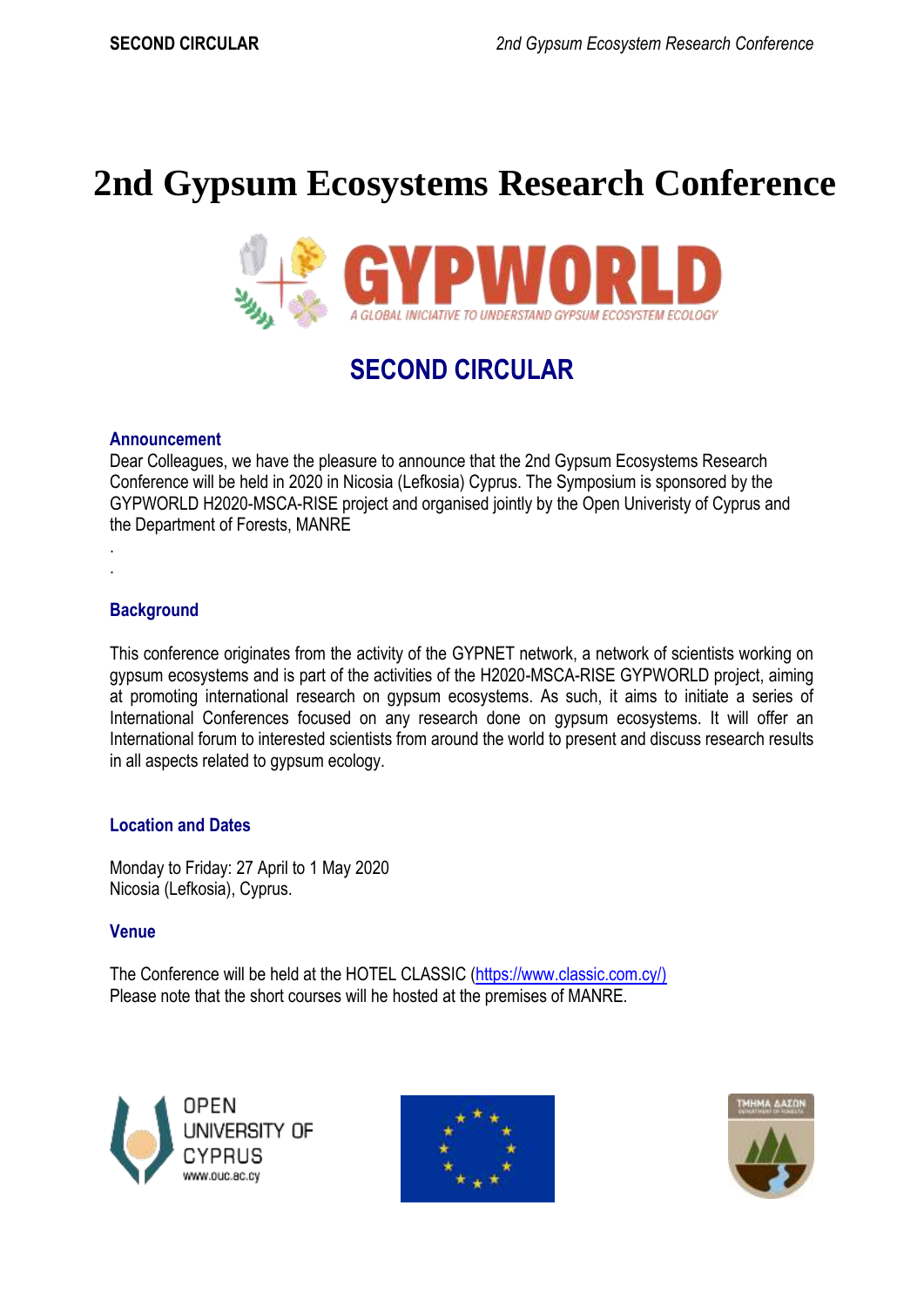#### **Language**

The official language of the conference is English.

#### **Scientific Program**

The Conference will focus on different aspects of research carried out on gypsum ecosystems globally. It will consist of key speakers plus oral talks and poster presentations providing an ideal background for scientific interactions and interchange of ideas.Young researchers will have the opportunity to attend to short courses on Biological Soil Crusts and Functional Traits.

# **Field trip**

A one-day field trip is planned which will take place at the Rizoelia National Forest Park and to take place mainly at the Rizoelia National Forest Park and the gypsum outcrops in the wider area of Tochni-Psematismenos-Maroni.

### **Cyprus flora and vegetation**

Cyprus lies at the eastern most end of the Mediterranean basin. It is the third largest island in the Mediterranean (after Sicily and Sardinia) and it covers an area of 9251 km2. The climate of Cyprus is typically Mediterranean, with relatively short, mild and humid winters and prolonged, hot, dry summers. Cyprus is considered as a biodiversity hotspot due to its geological structure, climatic conditions, geographic location (isolated island), the topographical configuration, as well as the human presence for the last 12000 years. The rich and diverse vegetation consists mainly of pine forests, sclerophyllous evergreen, high and low maquis, garigue and phrygana. Local formations are the riparian vegetation of the oriental plane and alder, the endemic cedar forest, the cypress forests and the Cyprus oak relic forests. The flora comprises 1649 indigenous taxa of Spermatophytes and Pteridophytes (species and subspecies), 254 introduced taxa occurring in the wild, 43 hybrids and 81 species with unclear status. The endemic flora consists of 141 taxa, of which 114 are species and 27 subspecies. More information on Cyprus flora can be found at the website <http://www.flora-of-cyprus.eu/>

# **The city of Nicosia**

Cyprus is an island with a long turbulent history. It gained its;independence from the British Empire in 1959 and in 1960 the Republic of Cyprus was established. However, in December 1963, a constitutional crisis led Nicosia to be divided into Turkish and Greek quarters. The dividing line, which cuts through the city, was named Green due to the colour of the pen used by the UN officer to draw the line on a city map. Turkey invaded the island on 15.7.1974 and Nicosia thereafter remains the last divided capital city





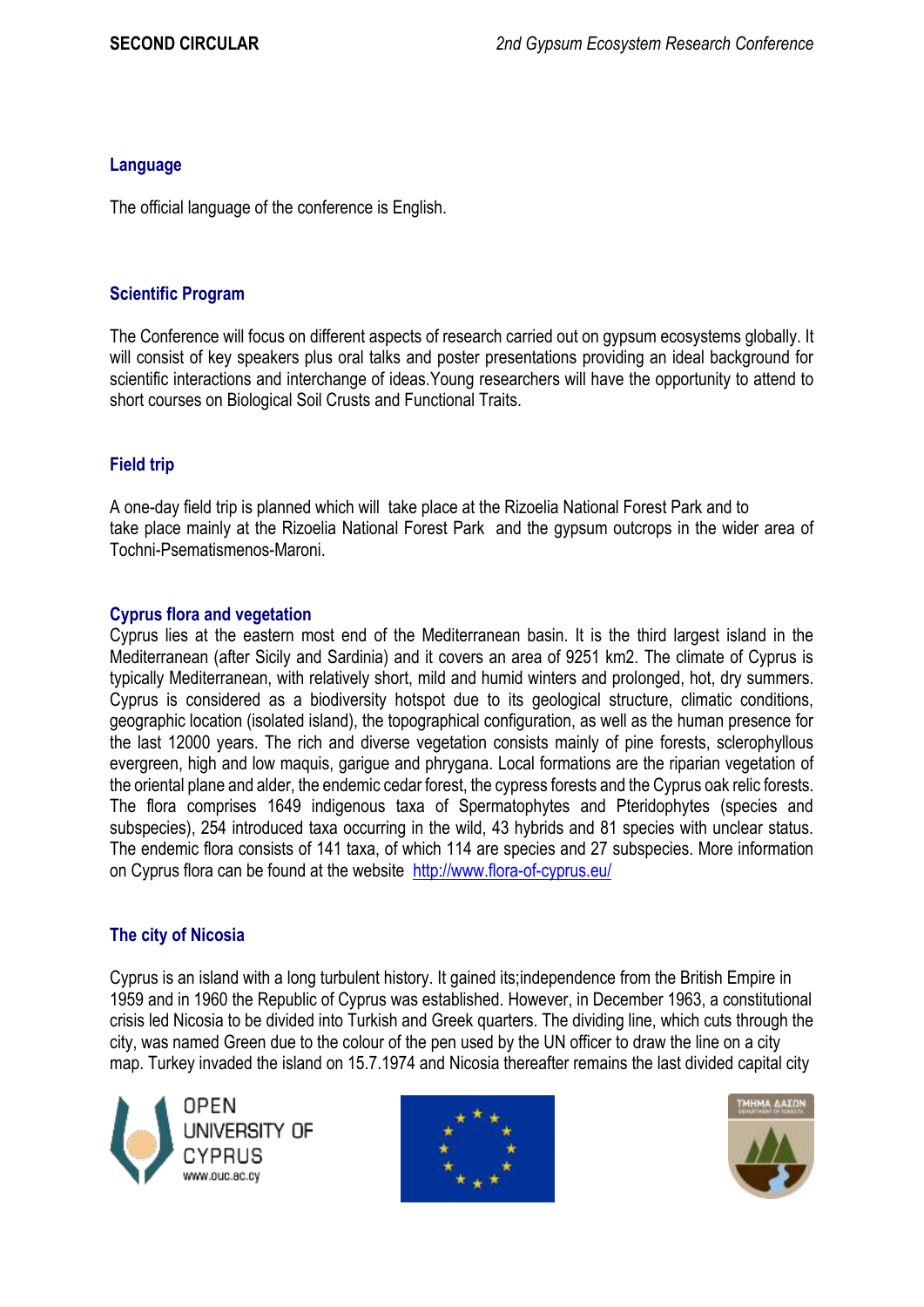of Europe until today. As for its name, Nicosia was initially known as Lefkousia. Most probably, the name "Lefkosia" (Nicosia in Greek) comes from Lefkos, son of Ptolemy I of Egypt, who rebuilt the city in the 3rd century. There are many attractions to visit within the city walls. Please visit the site of Nicosia Municipality for more information on the city [\(http://www.nicosia.org.cy/en-GB/home/\)](http://www.nicosia.org.cy/en-GB/home/) and the site of Cyprus Tourism Organization for further information on the island [\(http://www.visitcyprus.com\)](http://www.visitcyprus.com/)

# **Accommodation**

Many accommodation oportunities and cheap rooms are available in close distance to the conference venue and can be reached through any accomotation booking site. Below there is a list of hotels located in Nicosia, most of them within walking distance from the venue. In addition to the Classic Hotel, other hotels nearby include (sorted by distance from the venue): - Castelli - Centrum - Cleopatra - Altius Boutique Hotel (see map below)



**Castelli Hotel is literally next to Classic Hotel**





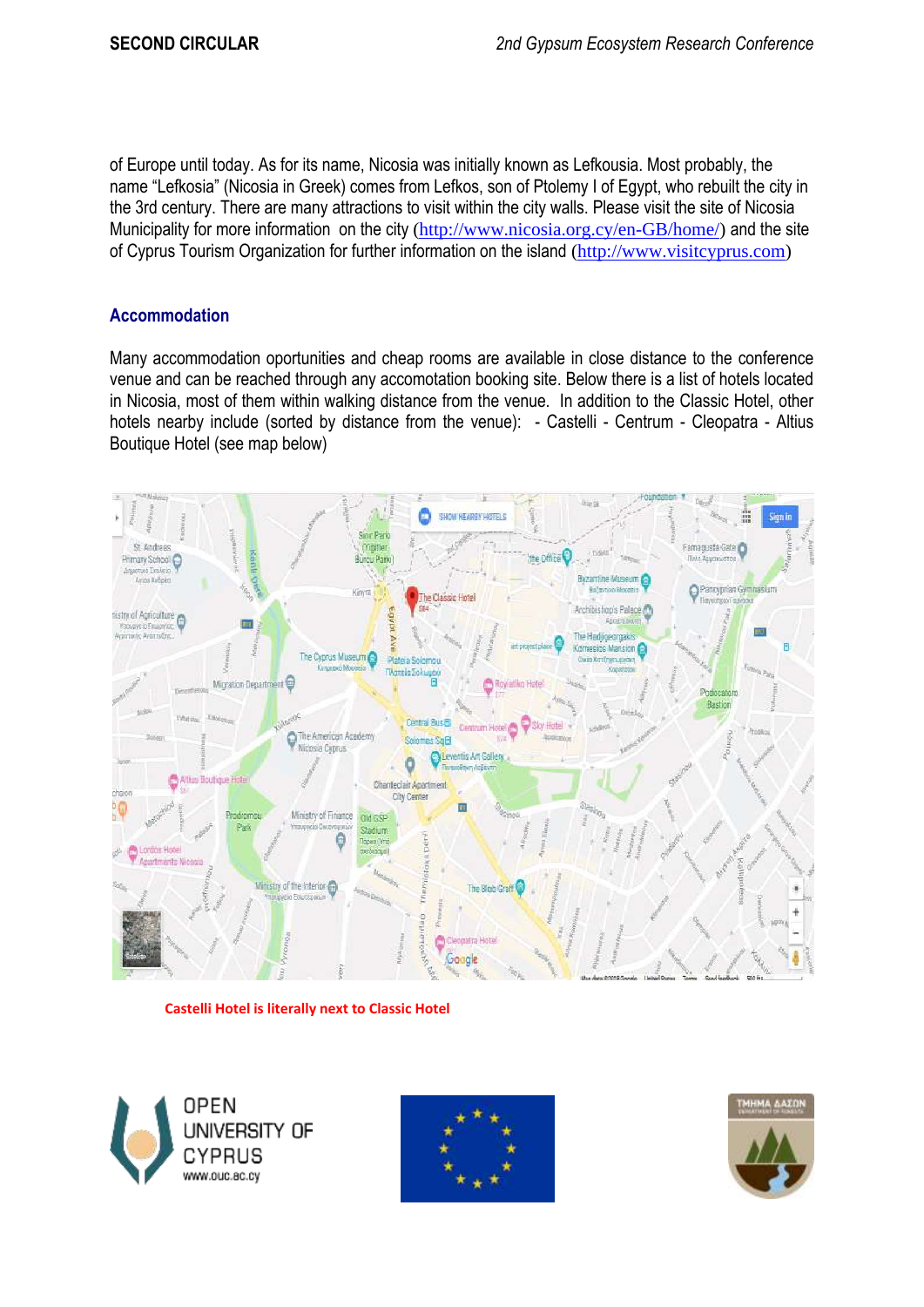# **Travel**

The main international airports of the Republic of Cyprus, Larnaka (LCA) and Pafos (PFO) are connected with most major European and other destinations, and also serve several charter flights from many airports after Easter. From Larnaka and Paphos apts you could take the bus to Nicosia. See <https://www.kapnosairportshuttle.com/?locale=en>

for timetable, ticket cost and booking. You could take a taxi also, a reasonable fare from Larnaka to Nicosia is 50-60 euros and from Paphos to Nicosia 110-120 euros. Rent a car options are available in the airports (Larnaka and Paphos)

### **Out and About**

If you are staying in the city center there are a lot of options for Cypriot and international cuisine [https://www.tripadvisor.com/Restaurants-g190383-zfp58-Nicosia\\_Nicosia\\_District.html](https://www.tripadvisor.com/Restaurants-g190383-zfp58-Nicosia_Nicosia_District.html)

### **Registration Fee**

Attendance is free of charge however **registration is required.** Please visit

https://sites.google.com/view/2nd-gypsum-conference/register

# **Travel Grants**

The GYPWORLD project is now offering travel grants to students interested in attending the 2nd Gypsum Ecosystems Research Conference (GERC-2020), to be held from the 27th April 2020 – 1st May 2020. GYPWORLD has a total of 3000€ for the travel grants. Half of this amount will be reserved for students from low and middle income countries (as defined by the World Bank: [https://datahelpdesk.worldbank.org/knowledgebase/articles/906519-world-bank-country-and](https://datahelpdesk.worldbank.org/knowledgebase/articles/906519-world-bank-country-and-lending-groups)[lending-groups\)](https://datahelpdesk.worldbank.org/knowledgebase/articles/906519-world-bank-country-and-lending-groups), the criteria for the selection of candidates will be a motivation letter and the contribution to be presented at the conference, which will be evaluated by the scientific committee of the conference.

Candidates should send their motivation letter and contribution to the GYPWORLD project manager: Emma Lythgoe[: emma.lythgoe@csic.es](mailto:emma.lythgoe@csic.es)

**Deadlines**OPEN UNIVERSITY OF www.ouc.ac.cy